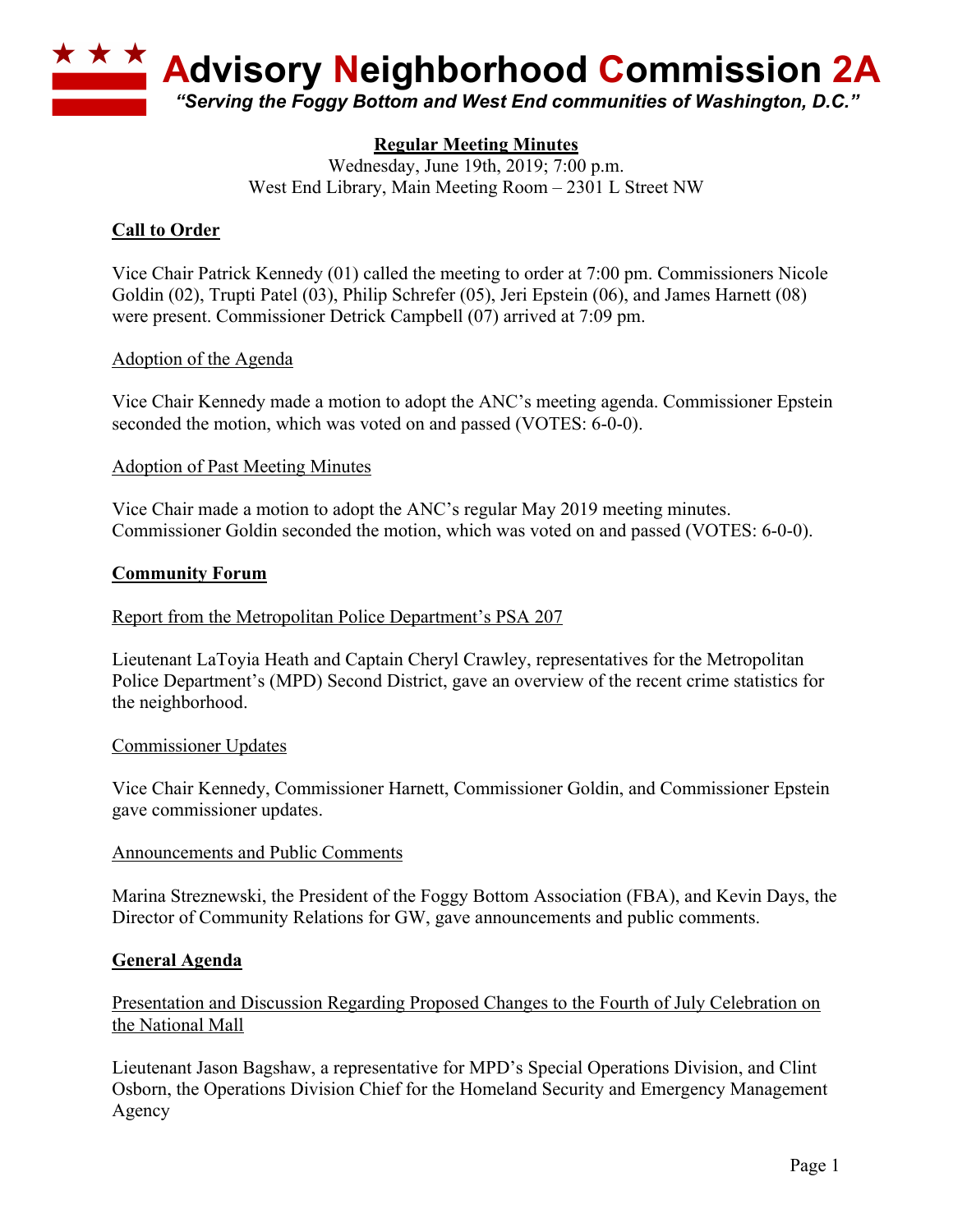(HSEMA), gave a presentation regarding the proposed changes to the Fourth of July Celebration on the National Mall.

Vice Chair Kennedy made a motion to adopt a proposed resolution regarding the matter. Commissioner Harnett seconded the motion, which was voted on and passed (VOTES: 7-0-0). The resolution reads as follows:

ANC 2A is concerned about a lack of communication with the community regarding recent changes made to Independence Day programs on the National Mall by the Department of Interior – acting on President Trump's behest – this year. The Commission's concern is deepened by community anxiety regarding potential safety, security, and logistical impacts associated with President Trump's appearance at the event, including the potential for protest activity associated with the event spilling over into the neighborhood.

Foggy Bottom is the residential neighborhood that traditionally sees the greatest impact from the Fourth of July celebrations on the Mall, including large crowds, extended street closures, traffic congestion, enhanced security measures, and noise impacts.

The community has grown accustomed to the accommodations made for, and the resulting impacts from, this event but generally regards its proximity to the celebration and other events of national significance on the Mall as being a great distinguishing asset for the neighborhood.

In particular, we greatly appreciate how  $-$  for a great many years  $-$  this event has been set up, managed, and secured by the National Park Service and a number of D.C. and federal agencies working together professionally in cooperation.

The Commission notes that this event has been safely and successfully held according to roughly the same specifications for well over a decade, and is concerned that recent changes – intended in part to significantly increase crowd size – without adequate planning or communication, introduce an element of confusion and complication that does not serve either the national or local interest.

We also note that the District of Columbia still has not been reimbursed for approximately \$7.3 million in costs it incurred during President Trump's inauguration in 2017, that the expenses for this year's event are anticipated to greatly exceed those of prior years, and therefore that – in addition to the logistical and communication challenges posed by this year's changes – an excessive amount of local taxpayer resources will be siphoned to facilitate an event that appears to have an overtly political dimension.

Finally, ANC 2A objects to the extended closure of athletic fields in West Potomac Park that are heavily used by local residents and sports leagues between June 29th and July 6th – a time period that the fields are in peak use for summertime activities.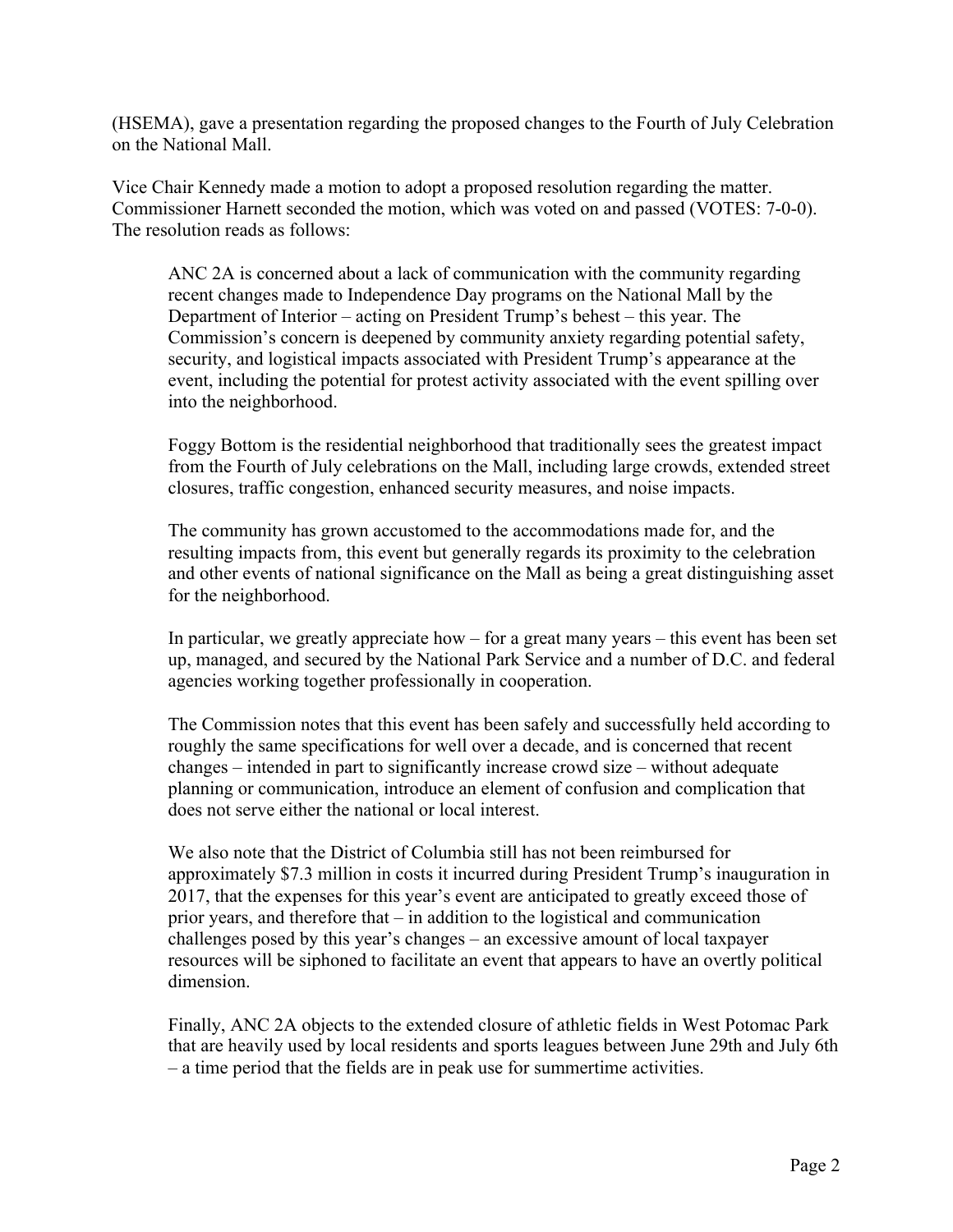## Presentation by DC Water Regarding DC's New Lead Water Service Line Replacement Programs

*The Commission moved this matter to a future ANC meeting.*

Discussion Regarding DC Water's Proposed Changes to the Clean Rivers Impervious Area Charge

*The Commission moved this matter to a future ANC meeting.*

# **Matters Before the Department of Consumer and Regulatory Affairs**

Consideration of a Resolution Regarding Pepco's Request for an After-Hours Permit for Manhole Work at the Intersection of 22nd Street and Virginia Avenue NW

Commissioner Campbell made a motion to support Pepco's after-hours permit request for the intersection of 22nd Street and Virginia Avenue NW. Commissioner Epstein seconded the motion, which was voted on and passed (VOTES: 7-0-0). The resolution reads as follows:

ANC 2A supports Pepco's request for an after-hours permit for manhole work at the intersection of 22nd Street and Virginia Avenue NW.

Pepco's Request for an After-Hours Permit for the Installation of a New Cable at the Intersection of 22nd Street and F Street NW

Commissioner Campbell made a motion to support Pepco's after-hours permit request for the intersection of 22nd Street and F Street NW. Commissioner Harnett seconded the motion, which was voted on and passed (VOTES: 7-0-0). The resolution reads as follows:

ANC 2A supports Pepco's request for an after-hours permit for the installation of a new cable at the intersection of 22nd Street and F Street NW.

## **Matters Before the DC Public Service Commission**

# Presentation Regarding Pepco's Proposed Multi-Year Grid Modernization Plan and Related Rate Increase Filing

Marc Battle, Pepco's Regional Vice President for Washington, DC, gave a presentation regarding the company's proposed multi-year grid modernization plan and related rate increase filing.

*The Commission did not take any action regarding this matter.*

## Presentation by the DC Office of the People's Counsel Regarding Pepco's Recent Rate Increase Filing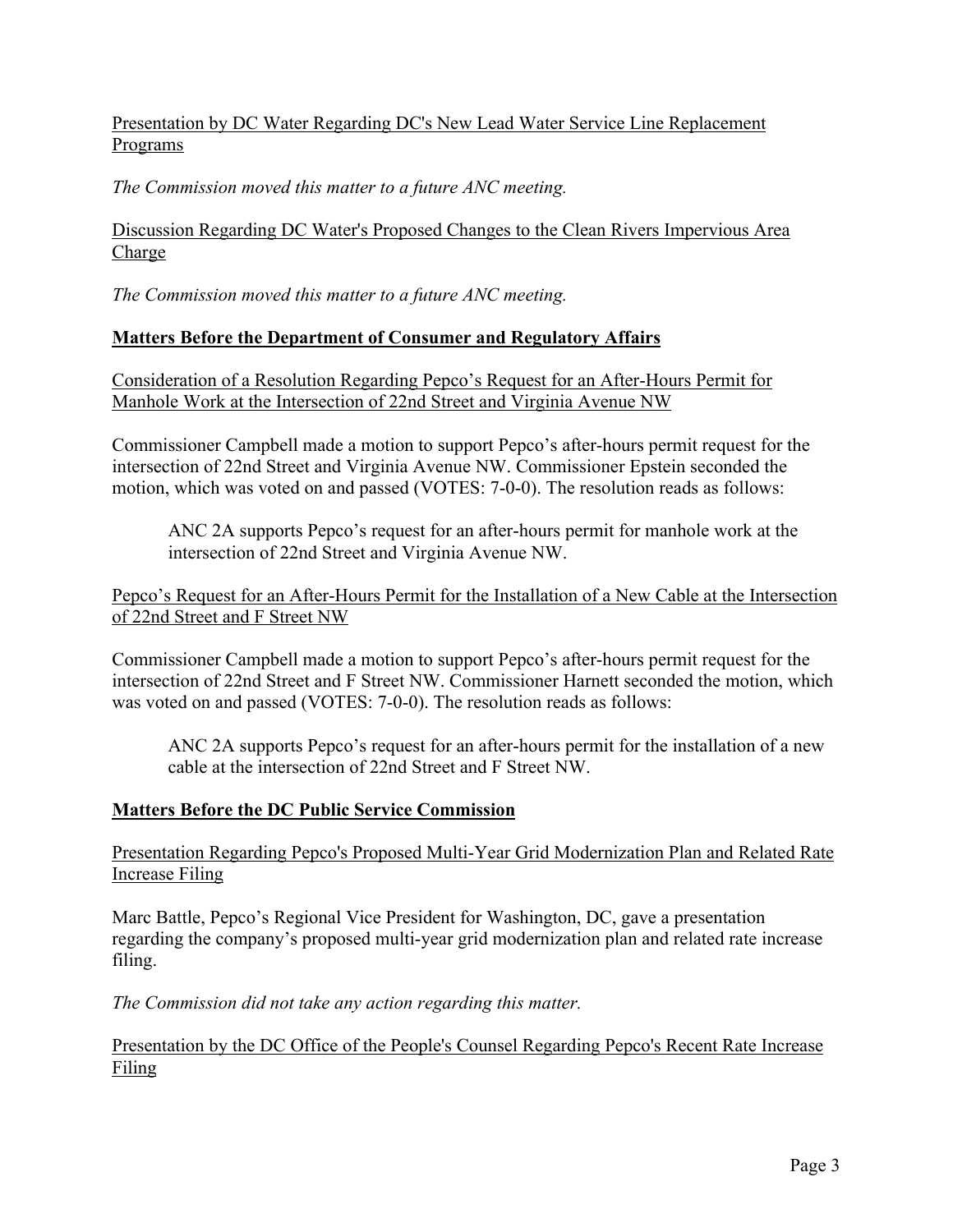Cheryl Morse, a Consumer Outreach Specialist for the DC Office of the People's Counsel (OPC), and Anjali Patel, an attorney for OPC, gave a presentation regarding Pepco's recent rate increase filing.

*The Commission did not take any action regarding this matter.*

## **Matters Before the District Department of Transportation**

Consideration of a Resolution Regarding Funding for a Proposed Traffic and Pedestrian Safety Study of the H Street NW Corridor and Immediate Safety Improvements

Commissioner Harnett made a motion to adopt a proposed resolution regarding the matter. Vice Chair Kennedy seconded the motion, which was voted on and passed (VOTES: 7-0-0). The resolution reads as follows:

WHEREAS, ANC 2A recognizes the need to address long-standing traffic and pedestrian safety concerns among students and other residents along H Street between 20th Street and 23rd Street NW (H Street corridor),

WHEREAS, students have been hit by vehicles for years along these blocks, including as recently as April of 2019 in the middle of the newly installed midblock crosswalk on the 2100 block of H Street NW with local news outlets pushing reports on at least a half dozen other injuries of pedestrians along that block since 2003, and at least 292 accidents along the H Street corridor have been reported to the District Department of Transportation (DDOT) at or close to intersections along the corridor — not including accidents that occur in mid-block regions, for which complete data is not available since 2003,

WHEREAS, there is also a significantly greater number of unreported accidents and near misses that endanger students and other residents, evidenced by sentiment research and feedback from the student body over at least the past two years,

WHEREAS, vehicles routinely violate 'No Parking Anytime' rules along the H Street corridor, parking illegally and creating an unsafe environment for residents, students, and visitors crossing the street in which drivers cannot see pedestrians and vice-versa,

WHEREAS, to address those concerns, the Commission will consult with transportation safety experts on expanding accessible and walkable pedestrian space, minimizing the presence of vehicles through the elimination of curbside parking, using physical infrastructure like plant boxes to occupy the streetscape, leveling the streetscape with the sidewalk, dedicating space for food vendors and patrons on adjacent blocks or in/alongside parks, reducing the speed limit, and/or building tables and outdoor seating, among similar measures,

WHEREAS, in a physical environment where safe, walkable pedestrian space is prioritized over vehicles, pedestrians are less likely to be harmed — and by extension —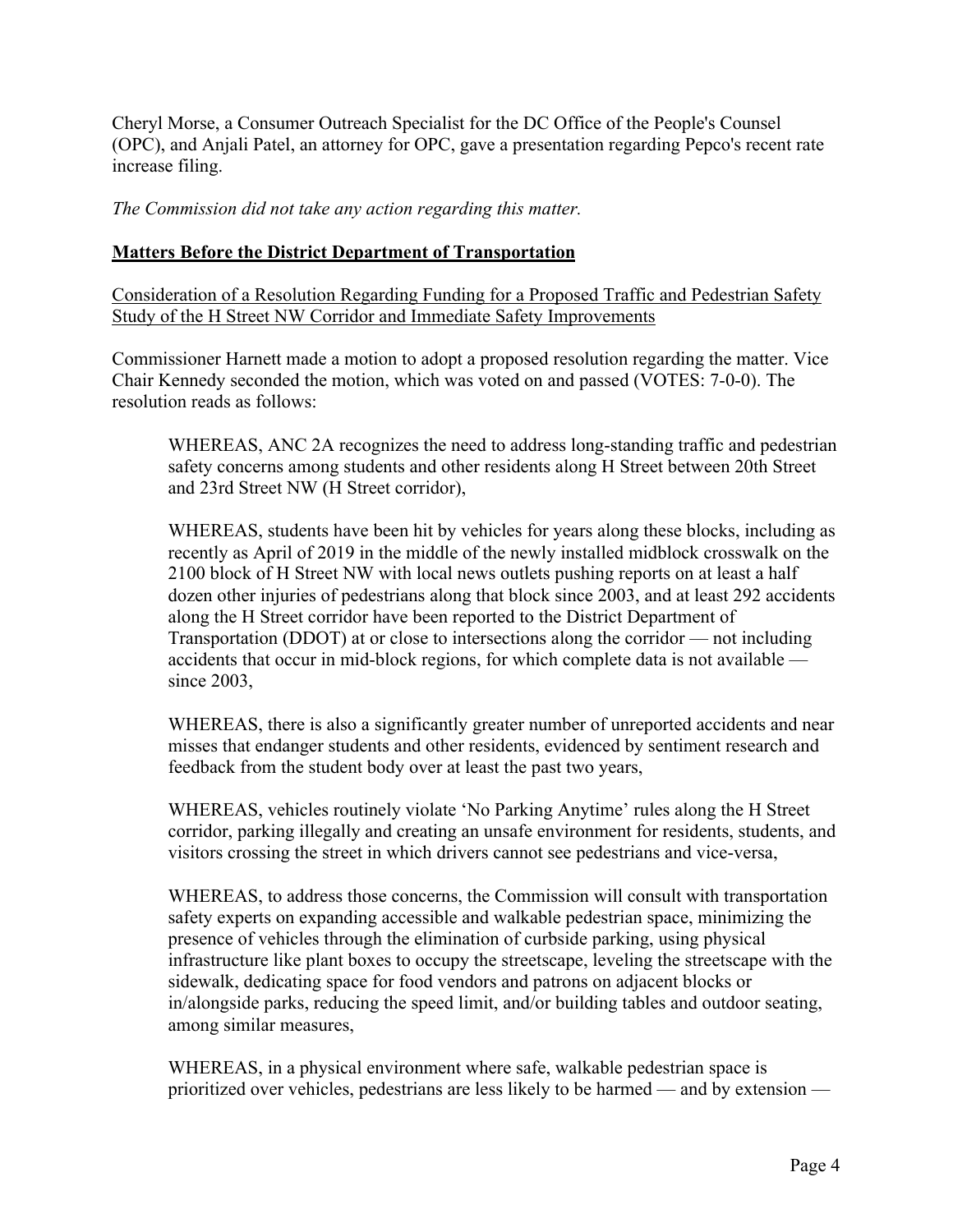they can have a greater sense of community and neighborhood connectedness while using public space, and

WHEREAS, under the District's commitment to the Paris Agreement under the United Nations Framework Convention on Climate Change to reduce the public's dependence on cars and Mayor Bowser's commitment to eliminate pedestrian fatalities and serious injuries by 2024, it is the Commission's responsibility to highlight where significant work remains to be done to advance those goals in Foggy Bottom and the West End.

THEREFORE, BE IT RESOLVED that ANC 2A allocates \$5,000.00 to commission a study on the traffic and pedestrian safety patterns of the 2000, 2100, and 2200 blocks of the H Street corridor (between 20th Street and 23rd Street NW), and to propose short, medium, and long term safety measures.

BE IT FURTHER RESOLVED that ANC 2A supports DDOT implementing, by the end of December of 2019, the following measures on the 2100 block of H Street NW to improve pedestrian safety:

- 1. Replace all 'No Parking Anytime' with 'No Standing or Parking Anytime' zones.
- 2. Remove two two-hour pay-to-park parking spaces to create continuous and uninterrupted zones of 'No Parking Anytime', 'No Standing or Parking Anytime', and 'No Parking Except Police Vehicles Only' on applicable segments of both sides of the block.
- 3. Paint the streetscape with stripes and 'No Parking' text to indicate 'No Parking or Standing' zones and highlight where vehicles are prohibited from parking in 'No Parking Anytime', 'No Standing or Parking Anytime', and 'No Parking Except Police Vehicles Only' zones.
- 4. Restrict ridesharing (e.g. Lyft, Uber, Via, etc.) vehicles from picking up or dropping off passengers along the block using geofencing, in conjunction with the creation of dedicated curbside rideshare pickup and drop off spaces on nearby blocks, including on the south side of the 2100 block of I Street NW.

### **Matters Before the DC Council**

### Consideration of a Resolution Regarding a Funding Request for LGBTQ Grant Programs

Vice Chair Kennedy made a motion to adopt a proposed resolution regarding the matter. Commissioner Goldin seconded the motion, which was voted on and passed (VOTES: 7-0-0). The resolution reads as follows:

WHEREAS, fifteen LGBTQ organizations, ranging from SMYAL (Sexual Minority Youth Assistance League) to Mary's House for Older Adults, jointly petitioned the DC Council to increase funding in the FY 2020 budget by \$3 million for the Mayor's Office of LGBTQ Affairs,

WHEREAS, the request was for the creation of a competitive grant program focusing on health equity to support LGBTQ organizations. The programs were to focus on the most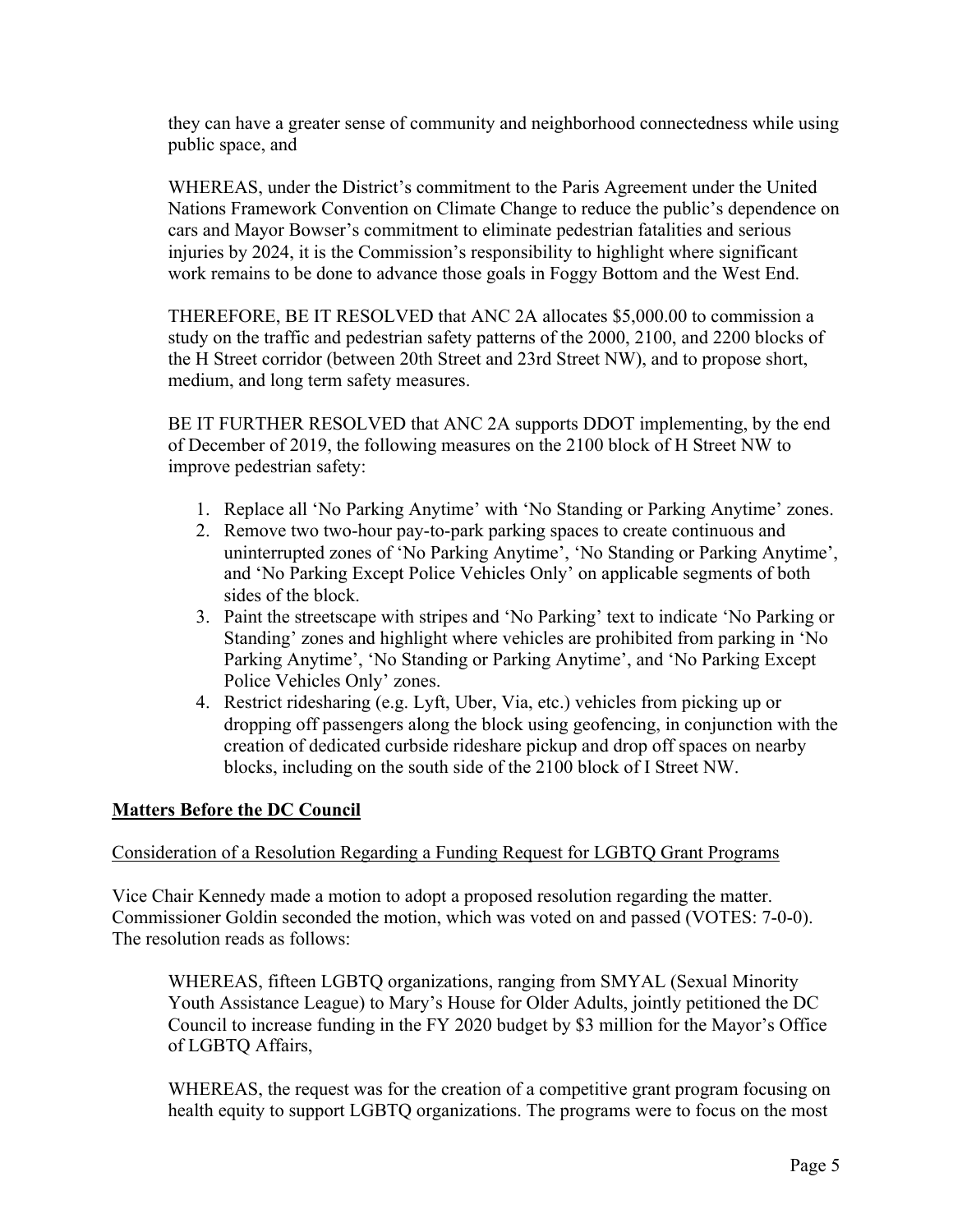vulnerable and at-risk: youth (especially homeless youth), trans people, and senior citizens,

WHEREAS, the DC Council declined to fund this request,

WHEREAS, Zoe Spears, a 23 year old trans woman of color, was murdered on June 13, 2019 along Eastern Avenue – less than three months following the murder of another trans woman of color, Ashanti Carmon, at nearly the same location,

WHEREAS, there has been a reported uptick in hate crimes directed at members of the LGBTQ community in recent weeks, including several incidents within close proximity to ANC 2A, and

WHEREAS, the frequency of these incidents and the coincidence of many of them with Pride Month brought renewed attention to the disturbing realities that still confront vulnerable members of the LGBTQ community – and create a sense of urgency regarding the need for additional, targeted resources to serve that population.

THEREFORE, BE IT RESOLVED that ANC 2A strongly urges the DC Council and the Mayor to re-consider their determination regarding this funding request and use either a supplemental appropriation or reprogramming authority to target resources toward the \$3 million grant program sought, thereby supporting community-driven efforts to improve the health, safety, and well-being of DC residents.

## Consideration of a Resolution Regarding the Re-Introduction of DC Council Bill B22-0660 – the "Go Play Amendment Act of 2018"

Commissioner Harnett made a motion to adopt a proposed resolution regarding the matter. Commissioner Campbell seconded the motion, which was voted on and passed (VOTES: 6-1-0). The resolution reads as follows:

WHEREAS, Councilmember Allen introduced a bill, titled the "Go Play Amendment Act of 2018," with the stated description of "[...] requir[ing] the District Department of Transportation to create a process for pre-authorizing and expediting street play permits. It establishes that a resident 21 years or older may submit a street play permit preauthorization application for a block on which the resident lives. It establishes what information must be included on the permit, including the signatures of 100% of the residents, owners, or businesses abutting the section of the street requested",

WHEREAS, the legislation does not reasonably provide a process for residents within student dormitories to participate in a request for a pre-authorized street play permit, and

WHEREAS, given the impact of the George Washington University (GW) in the Foggy Bottom and West End neighborhoods, ANC 2A supports amendments to legislation that may be considered in this Council Period to outline how residents living in student residence halls may participate in the pre-authorization permit process.